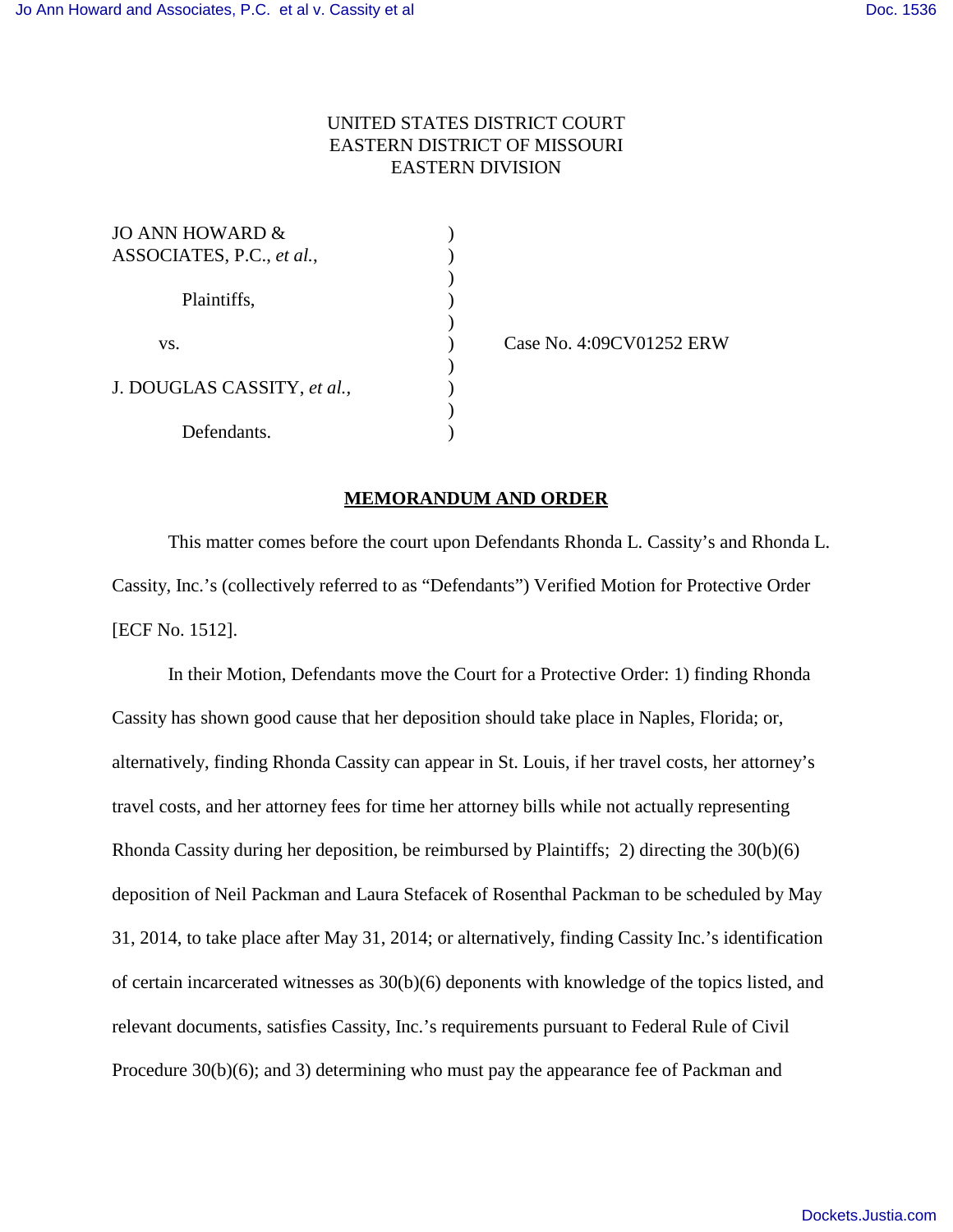Stefacek should the Court decide their depositions can be had after the May 31, 2014 deadline.

Rhonda Cassity asserts she has lived in Naples, Florida since 2005, and thus has the right to insist on being deposed in her home forum. She claims she has proposed numerous solutions in an effort to accommodate the Plaintiffs' heavy deposition schedule, including her offer to appear in either St. Louis or Denver if Plaintiffs reimburse the costs for her and her counsel, and a suggestion to conduct the deposition by video conference. Rhonda Cassity further claims she has been "without fully engaged representation in this matter," and Plaintiffs have complained of the lack of response from her counsel. She contends she should not now be penalized financially for retaining local counsel, with whom she can meet personally, but whom she must pay to travel to St. Louis, for the convenience of the Plaintiffs.

Regarding the 30(b)(6) deposition of Rhonda L. Cassity Inc., Cassity asserts she has identified Neil Packman and Laura Stefacek of Rosenthal Packman as the persons with the most knowledge of the topics identified in Plaintiffs' 30(b)(6) notice, and has additionally designated several incarcerated defendants as also having knowledge of the noticed topics. She also asserts she noticed Plaintiffs of a scheduling problem with the designated deponent, as neither Packman nor Stefacek would be available until after June 1, 2014.

Plaintiffs have filed "Plaintiffs' Opposition to Defendants Rhonda L. Cassity's and Rhonda L. Cassity, Inc.'s Motion for Protective Order, " detailing their numerous unsuccessful efforts to obtain responses as to the Defendants' availability, including the time and place for the depositions [ECF No. 1521]. Plaintiffs state they have explained to Defendants that the extenuating circumstances regarding the very large number of depositions scheduled between now and the close of discovery on June 1, 2014, made rescheduling difficult, and have described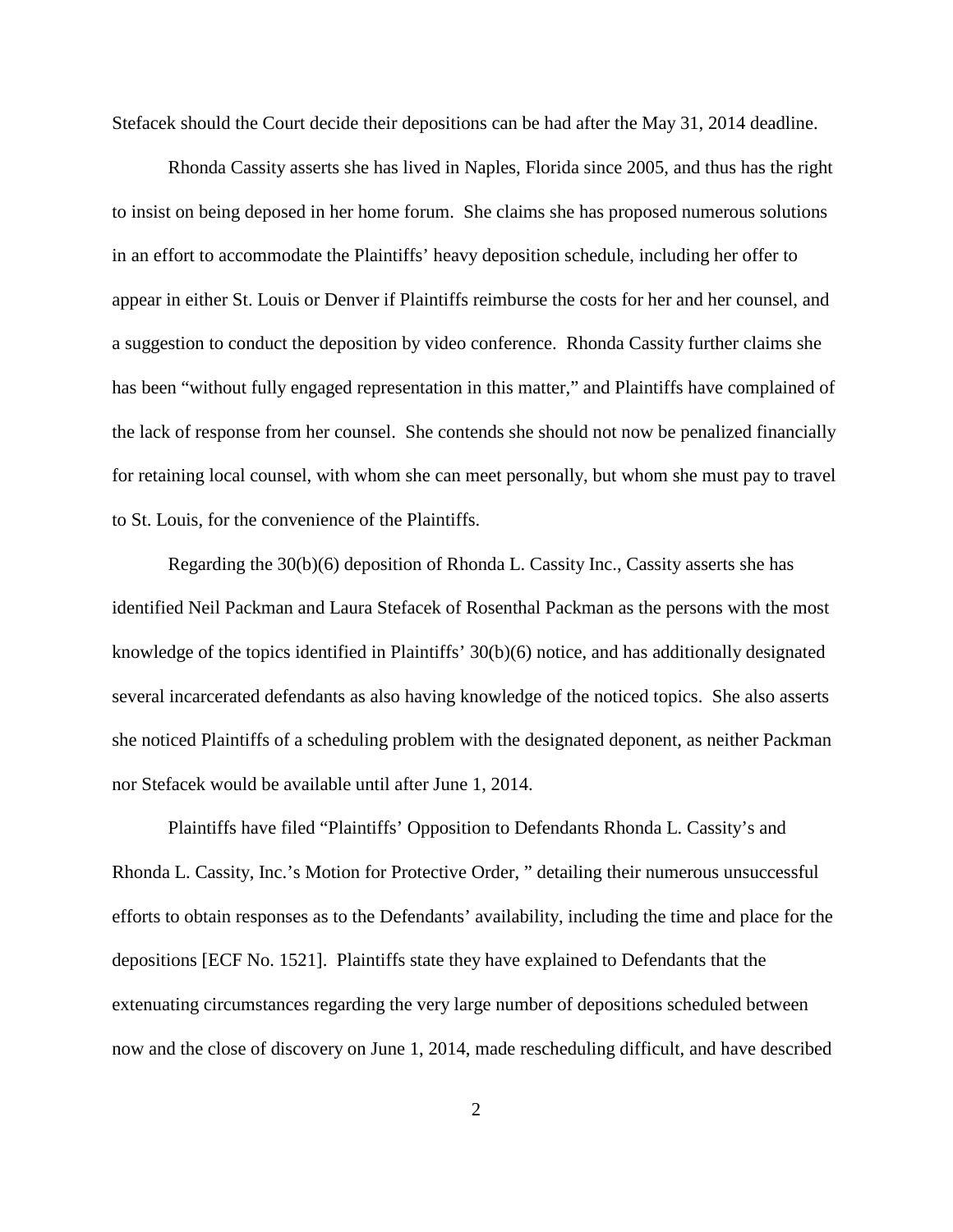how Plaintiffs are committed to depositions on almost every day up to the discovery deadline. They claim, given the circumstances and the lack of response from Cassity regarding their requests for dates, "moving forward with the set schedule of taking the Rule 30(b)(6) deposition on May 22, 2014, and [Rhonda Cassity's deposition on] May 23 was the most efficient." Plaintiffs contend Defendants have failed to make a particularized showing how her health or any sufficient hardship would make being deposed in St. Louis an undue burden, or to establish good cause necessitating a change in location of the deposition from St. Louis, Missouri, to Naples, Florida.

In a Reply Brief, Defendants continue to argue that, in the absence of special or unusual circumstances, a party seeking discovery must go where the desired witnesses are normally located. Defendants contend Plaintiffs' good cause argument "attempts to shift the burden to Cassity to obtain the Court's protection, without Plaintiffs' first meeting their initial burden to show why Mrs. Cassity hasn't demonstrated sufficient good cause for the court's protection because she resides in Naples, Florida, and her deposition should be taken in Naples, Florida, where she resides, not St. Louis, Missouri." [ECF No. 1525 at 2].

The parties requested a telephone conference with the Court to resolve their scheduling conflict as to the location and date of the two depositions. On April 30, 2014, the Court issued an Order, noting the record in this matter indicates that, in addition to her Naples residence, Mrs. Cassity has significant ownership interests in properties located in Nantucket, Massachusetts, and New York, New York [ECF No. 1522]. In that Order, the Court directed Defendants to produce for its review, within five (5) days of the Order, all banking statements, credit card statements, and financial statements pertaining to the financial status of and all property ownership interests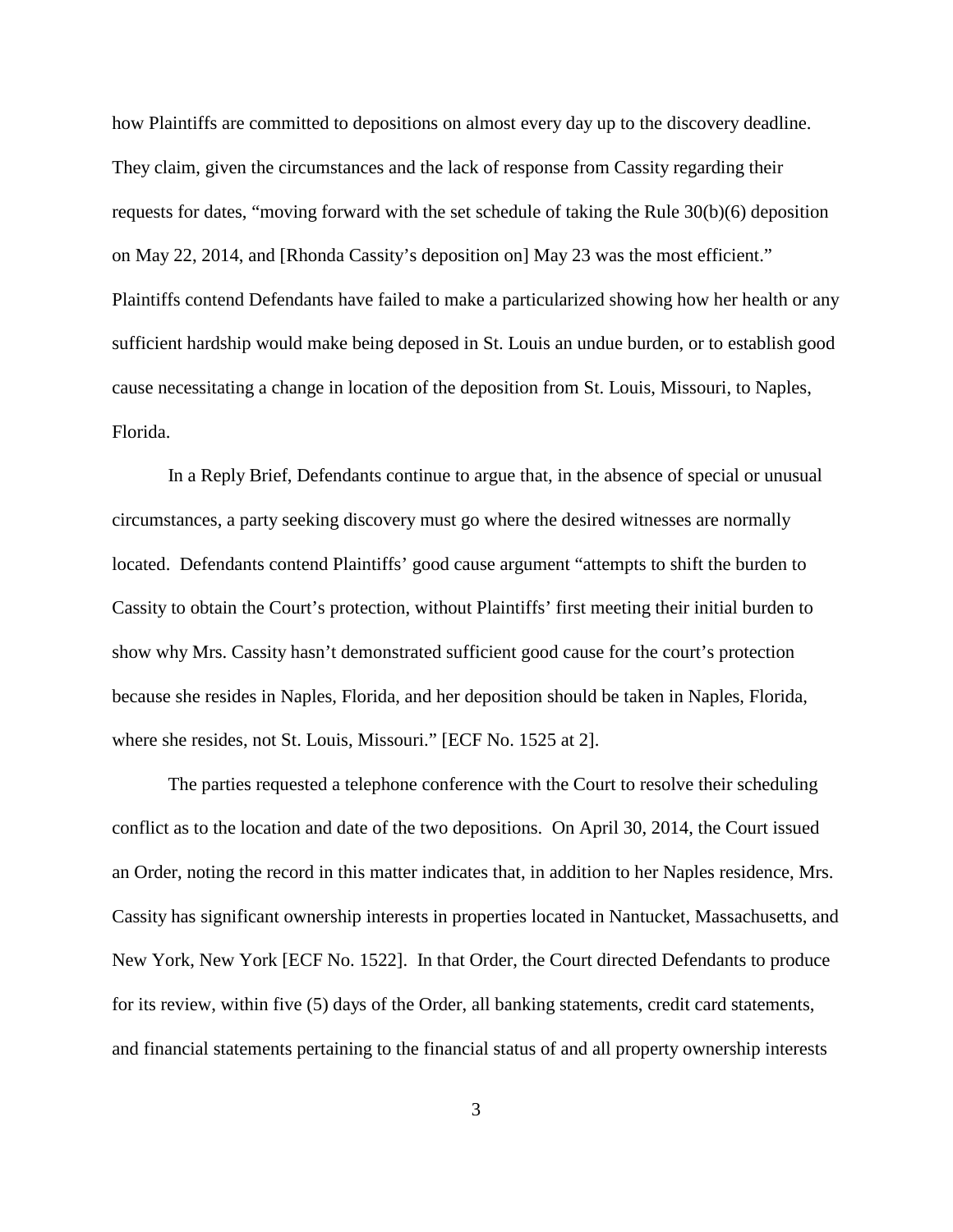held by Rhonda L. Cassity and Rhonda L. Cassity, Inc., for the period between July 1, 2011 to present.

Defendants produced, for *in camera* review, an incomplete response to the Court's Order, that, among other things, indicates Rhonda Cassity does not have a financial statement for any of the relevant period, any records of credit cards she possessed prior to 2012, or any knowledge of whom might have such records. Defendants reported Rhonda Cassity owns real property in Naples, Florida, but did not provide any indication of the value of her ownership interest in that residence. Defendants supplied no explanation concerning alleged ownership interests in residences located in Massachusetts or New York. The scanty financial documentation, and corresponding explanation, provided by Defendants do not persuade the Court that requiring Rhonda Cassity's presence in St. Louis would pose an undue burden, or that good cause necessitating a change in location of the deposition to Naples, Florida, exists.

Having considered the circumstances of all the parties, Defendants' deposition, previously noticed and scheduled, will go forward. The discovery deadline in this matter is June 1, 2014. A very large number of depositions, requiring great cooperation and coordination between parties and their counsel, have been scheduled between now and the close of discovery. The delay, relocation, and rescheduling sought by Defendants in their request for a protective order would pose significant hardship to Plaintiffs, and would not serve efficiency or judicial economy. The Court will deny Defendants' request for a protective order, and order the depositions to take place as currently noticed.

Accordingly,

**IT IS HEREBY ORDERED** that Defendants Rhonda L. Cassity's and Rhonda L.